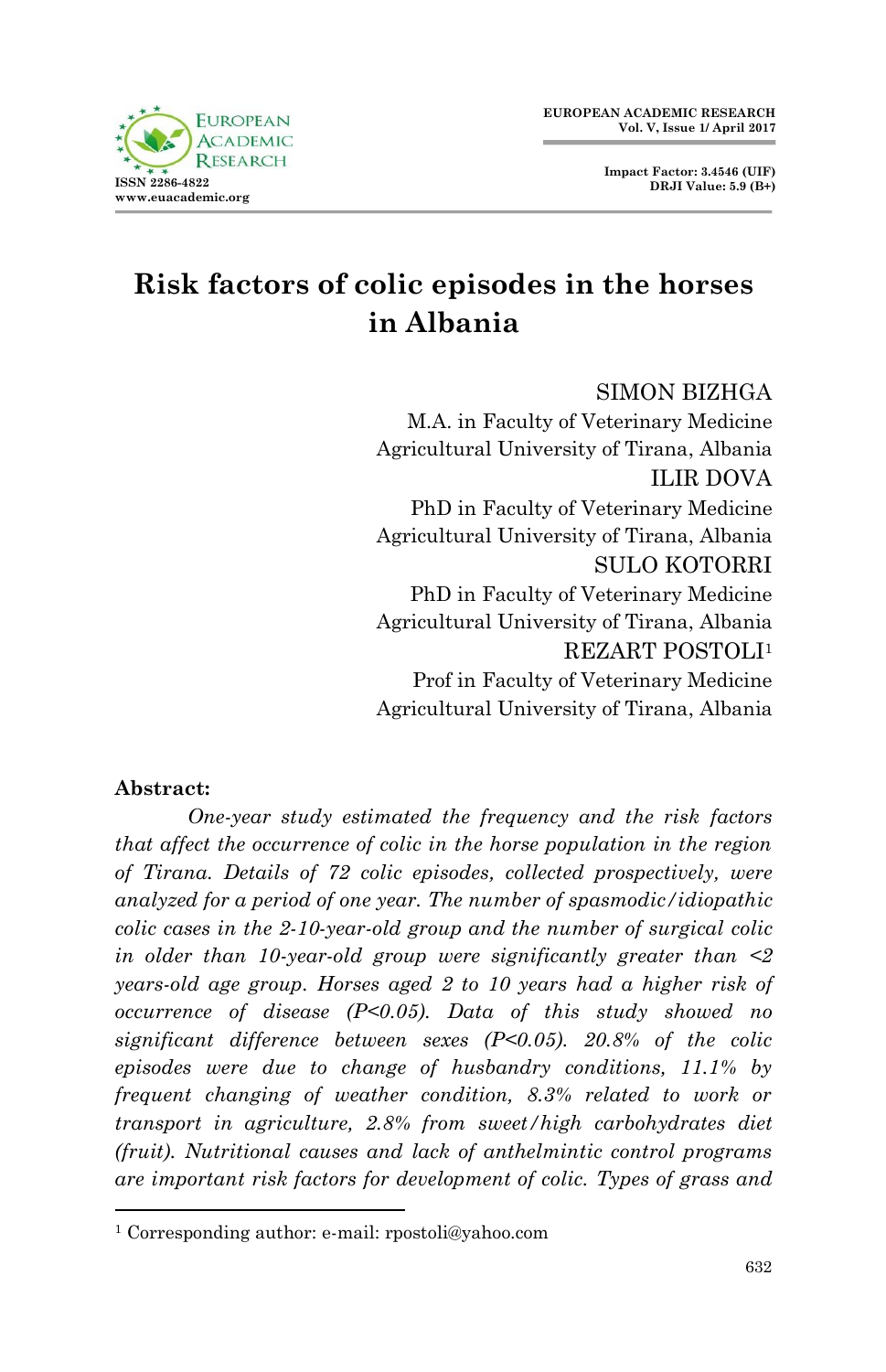Simon Bizhga, Ilir Dova, Sulo Kotorri, Rezart Postoli*-* **Risk factors of colic episodes in the horses in Albania**

*hay and poor-quality roughage are suspected causes. A greater understanding of the factors involved in the development of spasmodic/idiopathic colic episodes would be a great advancement in equine welfare in the region of Tirana.*

**Key words**: colic, horses, risk factors, incidence, equine welfare

## **INTRODUCTION**

Classical medicine referred to »colic« as a disease of the gastrointestinal tract associated with obvious attacks of abdominal pain (dolor coli). Gratzl, 1952 drew attention to abdominal spasm and abnormal gut motility as the common pathogenetic factors in most forms of colic. Many factors or stressors can easily lead to increased parasympathetic tone. Abnormal bowel motility may also result from an impaired vascular supply. Abnormal motility then leads to different forms of colic. The remaining forms can also be attributed to intestinal spasm of another genesis.

 The history of the patient can provide vital clues as to the severity and possible etiology of the colic. Previous history of colic, including colic surgery, history of other surgeries, recent management changes, geographic area, breeding history and pregnancy status, duration and severity of pain, recent defecation, appetite, previous treatment, and response to treatment are all important components in the medical history of a colicky horse. Additionally, specific details as to feed, deworming, dentistry, history of medications (e.g., nonsteroidal anti-inflammatory drugs [NSAIDS], antibiotics), and activity level may also provide valuable diagnostic information. Factors that tend to increase risk of colic include inadequate deworming or dentistry, use of NSAIDS, stall confinement, recent feed changes, feeding of Coastal Bermuda grass hay, feeding of excessive concentrate or infrequent large meals, and off-theground feeding (Dietz *et al.,* 1984; Foreman *et al*., 1990). A link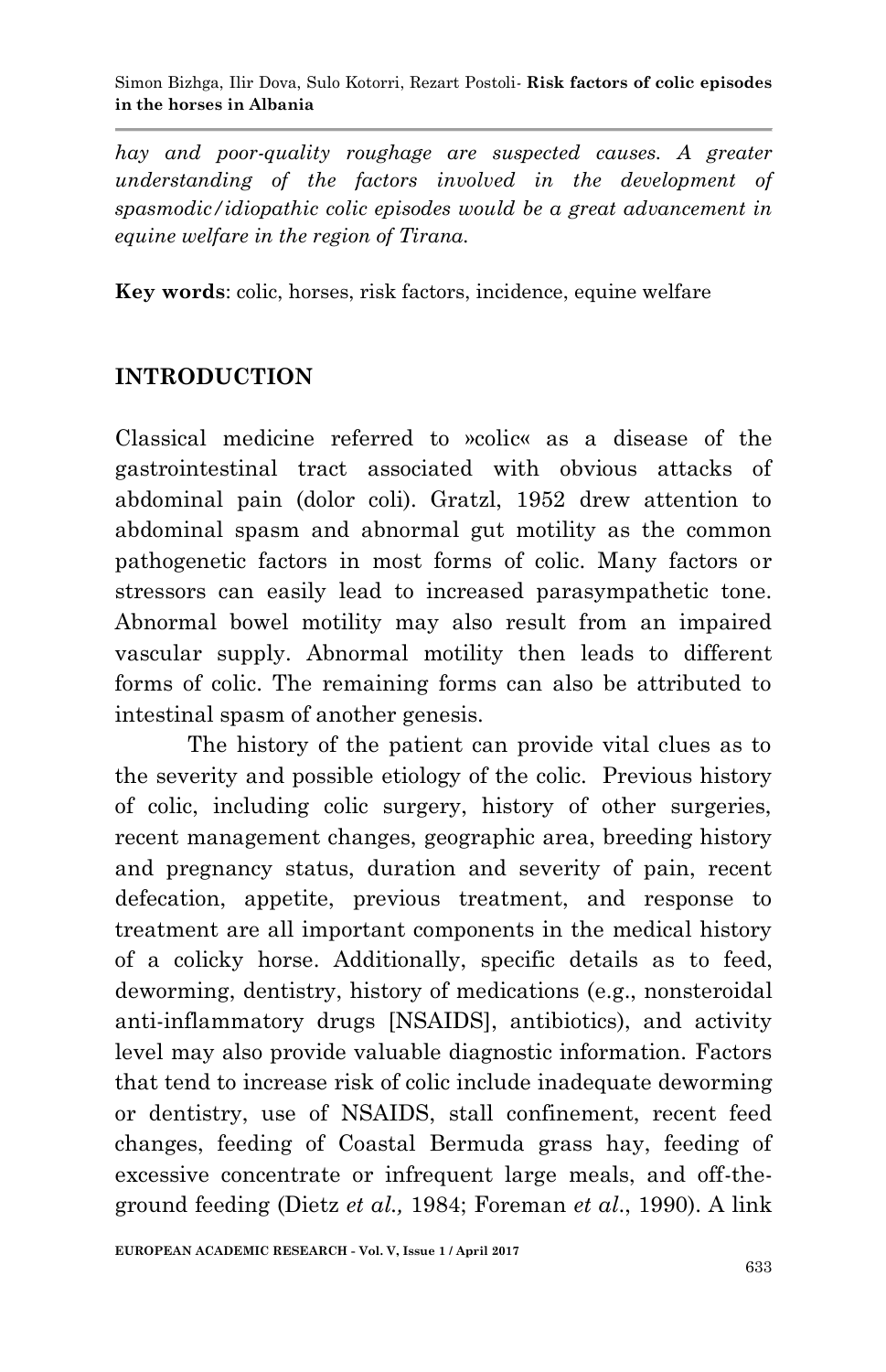has also been identified between cribbing and an increased likelihood of developing epiploic foramen entrapment (Behr *et al.,* 1981).

 Risk factors for colic have been examined in several studies. A risk factor is not necessarily a cause but indicates that there is an increased risk of colic when a horse is exposed to it. Specific diseases are associated with signalmen or other factors. As an example, the foal has a higher risk of meconium impaction. Similarly, standard bred horses, Tennessee Walking horses, American Saddlebreds and Warmblood horses are all prone to abnormal enlargement of the inguinal rings, thus predisposing them to inguinal hernia. Horses with large colon impactions frequently have a history of an acute increase in stall time, reduced exercise and concurrent treatment (Dabareiner & White, 1995). Impactions are also associated with reduced water intake and with the feeding of coarse roughage to horses with poor teeth. Caeca impactions are anecdotally related to treatment with phenylbutazone or in a hospital, and dorsal colitis is associated with phenylbutazone administration. Inguinal hernias occur most frequently either during or immediately after breeding.

Though studies have evaluated risks in slightly different ways, several events appear to increase the risk of colic, including pregnancy, the period of lactation, change in diet, recent change in activity, transport, fever, and vaccination (Cohen *et al.,* 1995; Tinker *et al,* 1997). The risk was found to increase as the amount of grain fed increased, compared to horses not fed grain — those horses fed 2.5 kg/day or more had an increased risk of colic. Horses fed pelleted feeds and commercially mixed sweet feeds also had an increased risk of colic when compared to horses fed no concentrates (Tinker *et al,* 1997). Horses with a previous history of colic were more likely to have colic than horses with no such history (Cohen *et at,* 1995; Tinker *et al,* 1997). This study was conducted on the general horse population in the rural areas of Tirana district.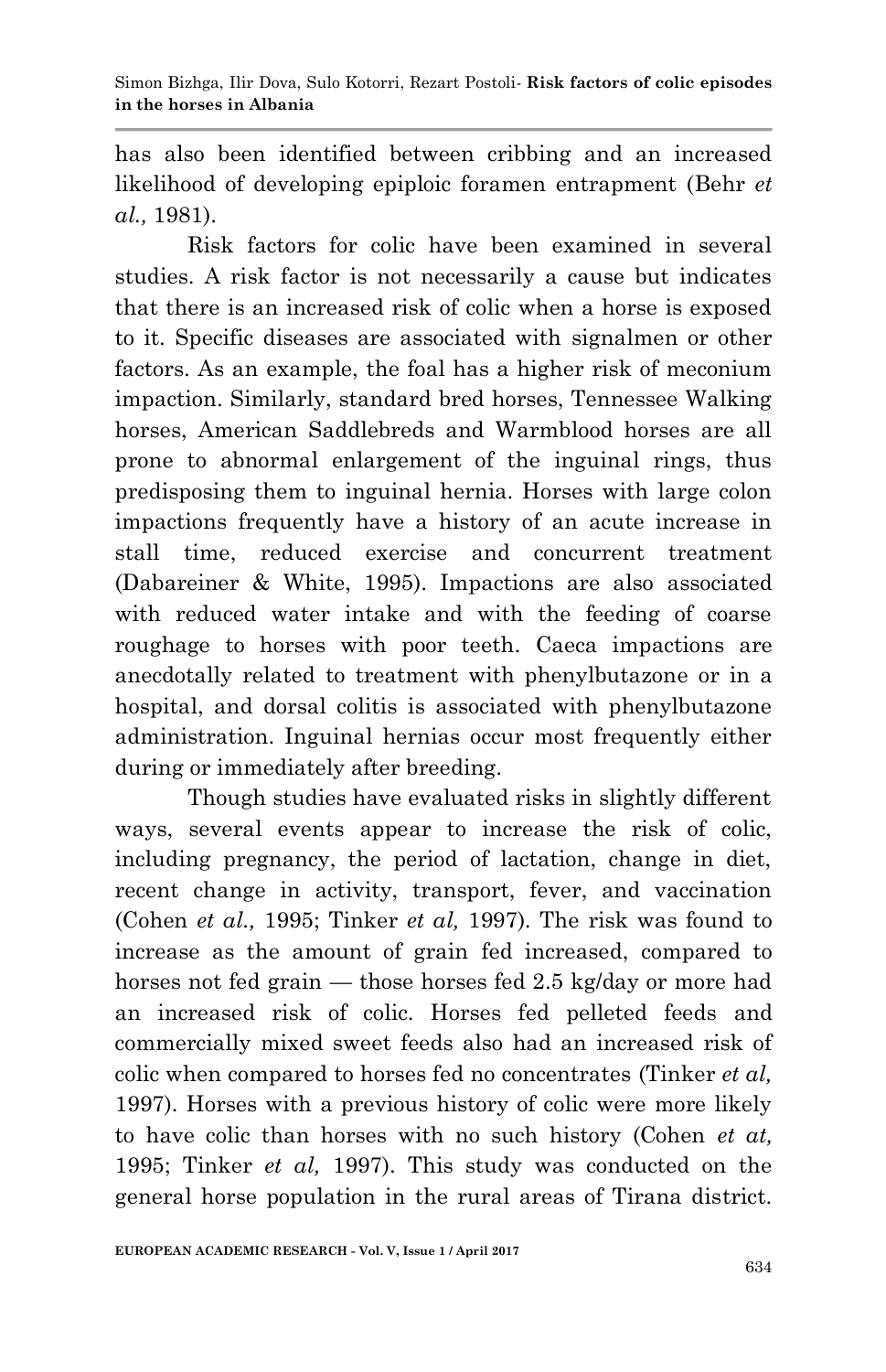The objectives of this study were to 1) quantify the types of colic encountered in general practice in Tirana region; 2) identify risk factors associated with these colic types; 3) record the seasonal incidence of colic and establish whether this was correlated with changes in weather and 4) specifically, to identify any risk factors of simple spasmodic/idiopathic colic.

# **MATERIAL AND METHOD**

A prospective study was conducted on 15 rural areas to identify risk factors for equine colic for one year in Tirana district. The study achieved on the 72 horses of Albanian crossbred to estimate the incidence rate of equine colic and its correlation to causes or risk factors. The horses were divided by sex and age groups: young  $\leq 2$  years, middle  $\leq 2-10$  years, old  $\leq 10$  years. A questionnaire (including location of farm, breed, sex, age of animals, prevention programs, and types of feedstuffs) was filled out for each farm. The association between colic and individual horse risk factors related to management, housing, pasture, use, nutrition, health and events was first examined by univariate statistical analysis. The criteria for diagnosis of colic included observation and clinical examination. The degree of correlation between monthly frequency of colic and weather will be calculated using Pearson's correlation coefficient (r). The test statistic was compared with standard tables to determine significance (P<0.05). The proportion of each colic type within the different age and sex categories was compared by Chisquared analysis. Again, the significance level was set at  $P < 0.05$ .

### **RESULTS**

The current study evaluated the frequency and associated risk factors of colic during one-year evaluation in horse farms of Tirana region. During the period from March 2015 and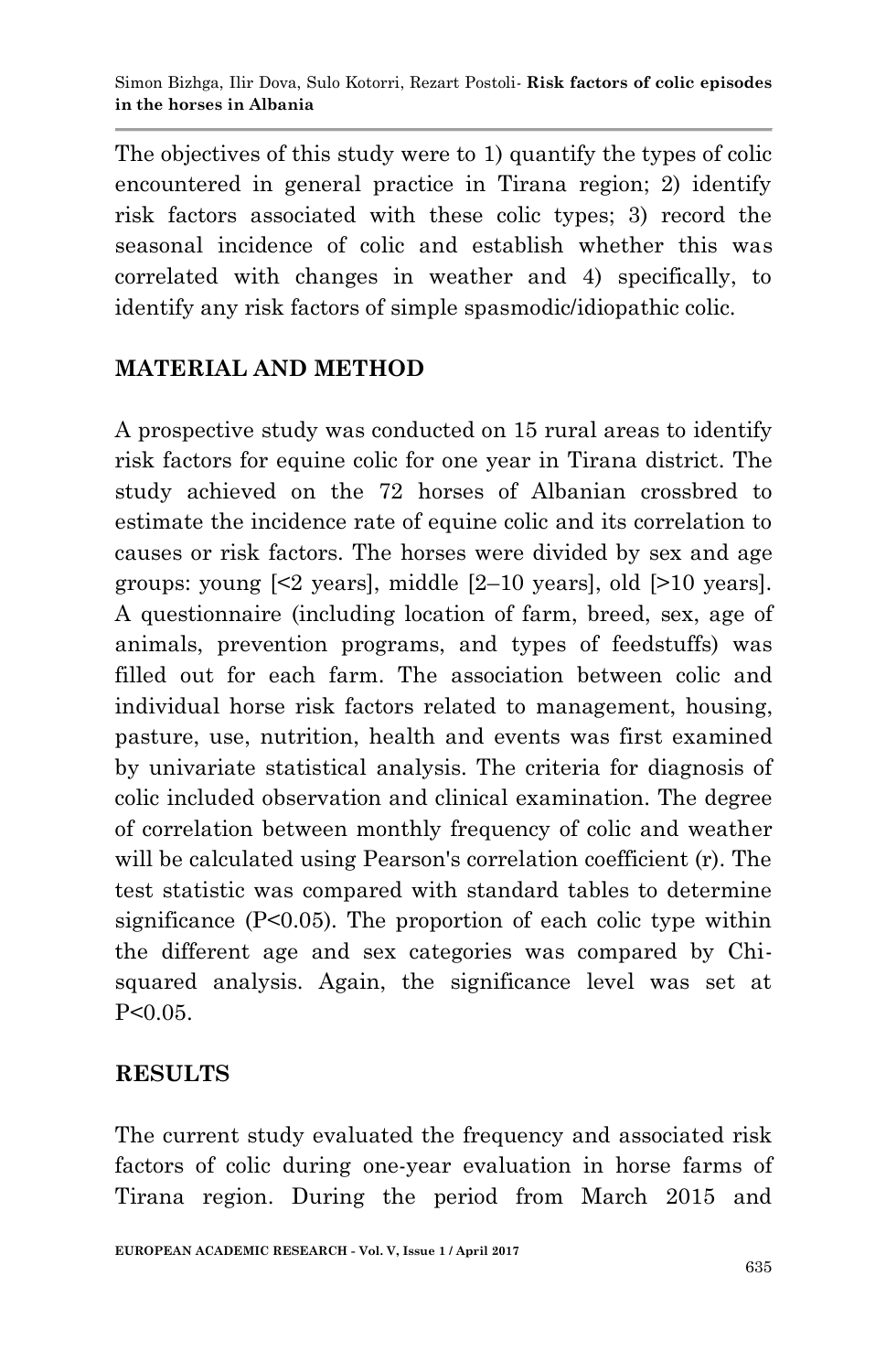onwards, the records of 72 colic episodes, collected prospectively from first opinion cases were analyses. The classification of each colic episode and the age, sex is shown in Table 1.

|                      | Age (years) |               |    | Sex |    |              |
|----------------------|-------------|---------------|----|-----|----|--------------|
| <b>Colic Cases</b>   | $\leq$ 2    | $2 - 10 > 10$ |    | F   | М  | Total $(\%)$ |
| Spasmodic/idiopathic | з           | 23            | 13 | 18  | 21 | 39 (54.2)    |
| Flatulent            |             | 12            |    |     |    | 4(5.6)       |
| Impactions           |             | 5             | ħ  |     | 5  | 11(15.3)     |
| Surgical             |             |               |    |     |    | 3(4.2)       |
| Colitis              |             |               |    |     |    | 15(20.8)     |
| Total                |             | 37            | 29 | 35  | 37 | 72 (100)     |

**Table 1: The number of different colic cases based on sex, and age recovered over one-year period**

A student test (t-Test: paired Two Sample for Means) was conducted to compare between sex groups in all colic types investigated. No difference was found between groups (P<0.05).

 A Chi-square test was conducted to investigate the association between the age 2-10 and over 10 years old and the spasmodic/idiopathic colic (Agresti, 2012). The odds ratio,  $\chi^2$ and its 95% confidence interval were calculated to measure the magnitude of the association. A 5% level of significance was used to evaluate significance of association, i.e. the p-value was considered significant if it was less than 0.05. The analyses were conducted using Saturator statistical program (Dhand and Khatkar, 2014). The odds ratio indicates that the 2-10 years old age group has  $2.02$  (OR  $2.02$  and  $\gamma$  2 1.97) times the odds of the outcome than the over 10 years old group. Also, we are 95% confident that the odds ratio in the population (from where the sample was obtained) would be between 0.75 and 5.43.

 In the total number of colic cases recorded in the study areas, a greater percentage of horses from 2-10 years old age group and older than 10 years, suffering more from almost all types of colic compared with group up to 2 years of age. Horses older than 10 years showed a higher percentage of surgical colic  $3(4.2%)$  compared with other groups (P<0.05). There was no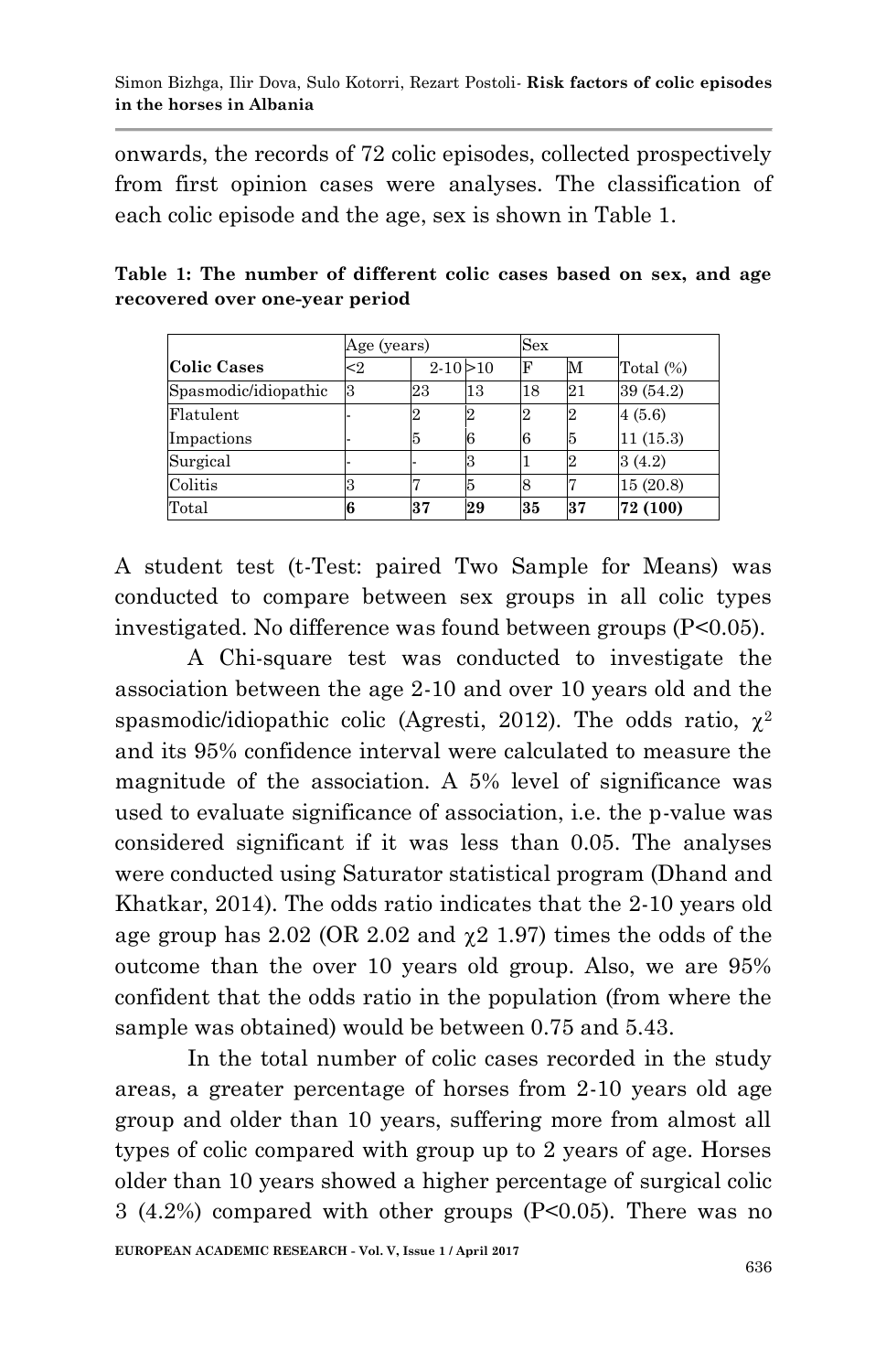significant difference between sexes (P<0.05). The effect of age and sex on each colic type showed only two significant differences between categories. The number of spasmodic/idiopathic colic cases in the 2-10-year-old group and the number of surgical colic in the over 10-year-old group were significantly greater than <2 years-old age group. Horses aged 2 to 10 years had a higher risk of occurrence of disease  $(P < 0.05)$ .



**Graph 1. Seasonal frequency of colic episodes**

This study showed different frequency of colic episodes based on the months of the year. Careful inspection of Graph 1 shows an increased frequency of colic during the months of spring and autumn. In the surveillance conducted so far, we have not yet determined statistically whether or not there is such a correlation between weather and the frequency of colic.

Of the 39 horses with spasmodic/idiopathic colic, only 31 (79.5%) had any identifiable risk factors in their histories. Table 2 lists these possible predisposing factors. 20.8% of the colic episodes were due to change of husbandry conditions, 11.1% by frequent changing of weather condition, 8.3% related to work or transport in agriculture, 2.8% from sweet/high carbohydrate diet (fruit).

**Table 2: Spasmodic/idiopathic colic cases — possible risk factors**

| Change of husbandry conditions / related to parasites |  |
|-------------------------------------------------------|--|
| Dramatic change in weather                            |  |
| Associated with exercise/ Post transportation         |  |
| Sweet/high carbohydrate diet                          |  |
| Total                                                 |  |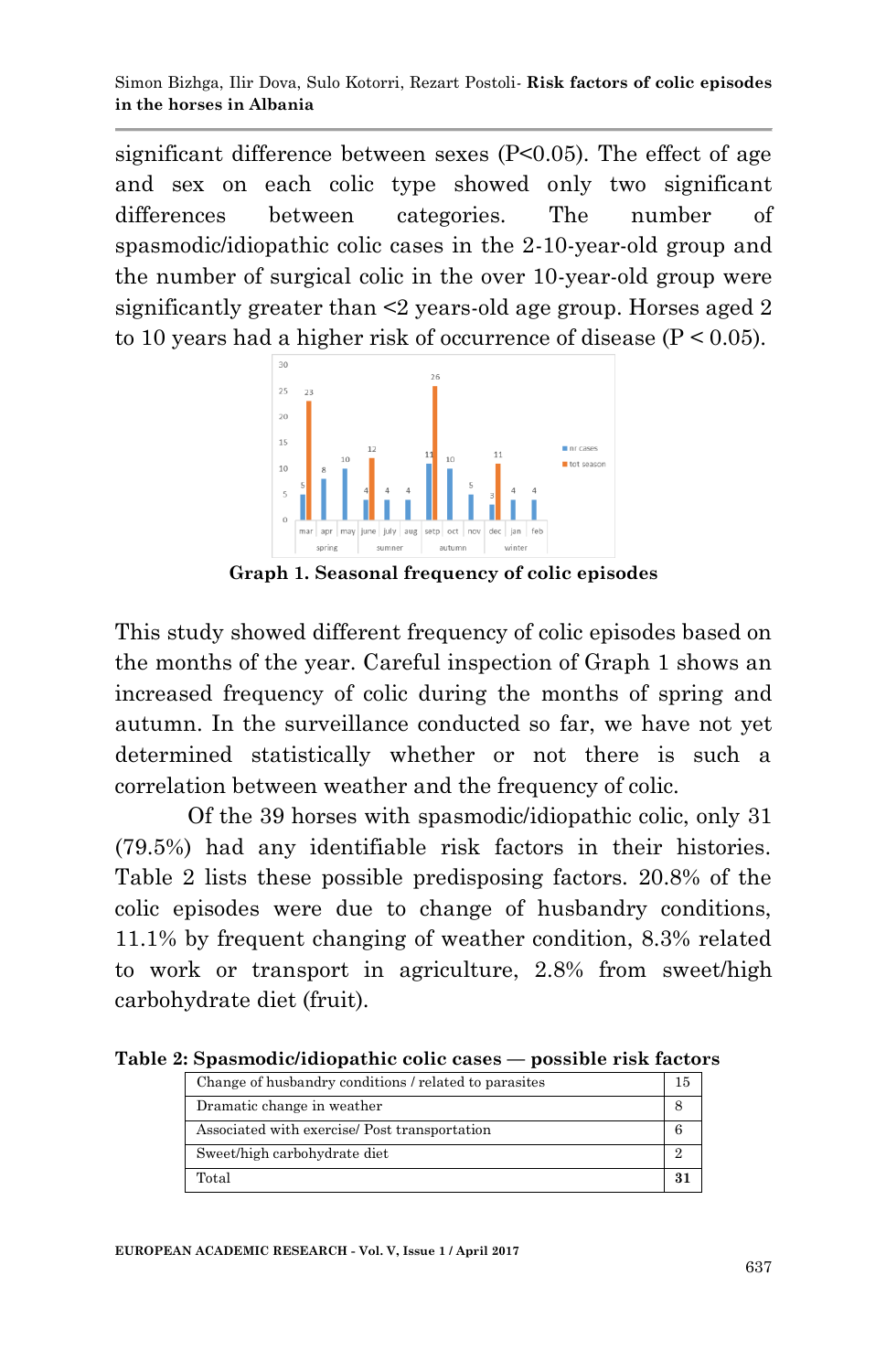# **DISCUSSION**

The colic of the horse can therefore today again be considered as a largely path genetically and a etiologically uniform syndrome and they may therefore be treated more or less in a uniform manner. In many countries, colic cases form an important part of the veterinarian's case load, and correct diagnosis and prompt corrective treatment are of paramount importance. Colic may be caused by a number of conditions. The signalmen of the horse can provide some information that may increase the degree of suspicion for a specific cause of colic. Weanling-age foals are more prone to acarida impactions (Nelson *et al*, 1979; Dietz *et al,* 1984) whereas younger foals are at higher risk for small intestinal volvulus or intussusception (Latimer *et al,* 2003). Older horses have a far greater likelihood of developing strangulating lipomas (White, 1990; Traub *et al.,* 1983). In general, Arabians are considered to be at higher risk for colic than other breeds and are specifically predisposed to ilea impaction, small colon impaction, and enterolith formation (Dietz *et al,* 1984). Miniature horses, especially younger horses, are prone to small colon impactions and fukalites (Dietz *et al,* 1984; White, 1990). Standardbreds, Tennessee Walking Horses, and Warmblood stallions have a higher risk of developing inguinal hernias (Dietz *et al,* 1984; White 1990).

With regard to sex, stallions are susceptible to testicular torsion in addition to inguinal hernias (White,1990). Postpartum mares are predisposed to torsion of the large colon (Dietz *et al,* 1984; White, 1990), whereas colic in a lategestation mare may indicate normal parturition or dystocia. Pregnant mares also exhibit signs of colic with uterine torsion (Dietz *et al,* 1984; Robinson, 2009). Nonpregnant mares can have mild transient signs of colic associated with ovarian activity.

Many factors, formerly considered to »cause« colic, derange the autonomic nervous system and can precipitate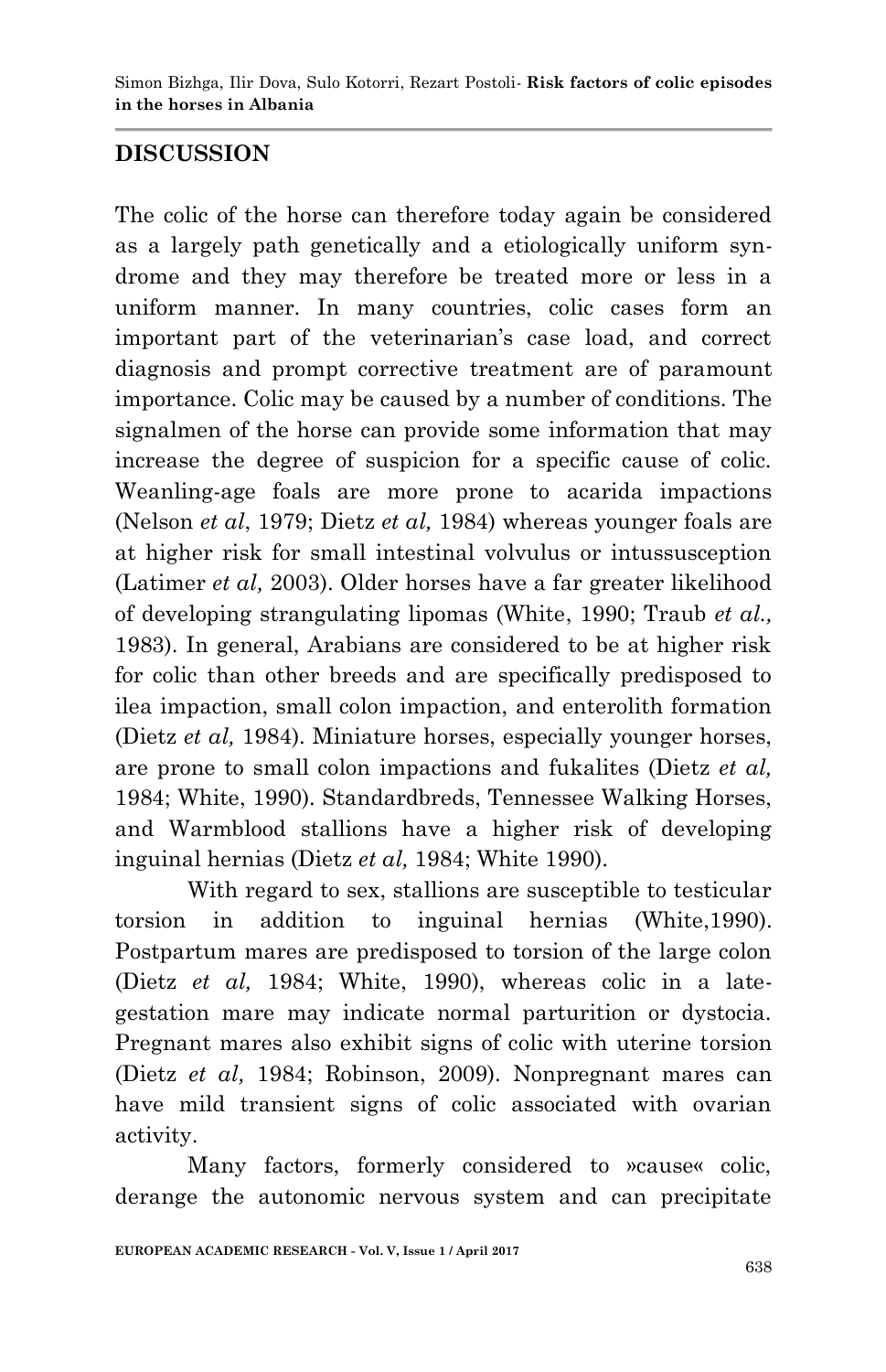attacks of colic. These factors, often climatic, include surface cooling of the skin (air stream) or stomach (cold water). Certain other climatic factors cannot often be assessed so easily. This study showed different frequency of colic episodes based on the months of the year, explained by the Mediterranean climate of Albania. Some authors have suggested, or proved, a correlation between weather and the incidence of colic (Barth, 1982; Rollins and Clement, 1979). However, in this study conducted so far, we have not yet defined statistically whether or not there is such a correlation. Veterinarians and owners frequently associate weather changes with increased frequency of colic, but many studies have been unable to find statistical evidence of increased risk. Early reports from Europe suggested weather changes were associated with the highest incidence of colic specifically changes to cold and damp conditions or to warm and wet during advancing weather fronts (Barth, 1980). Colic cases occur more frequently in the presence of a west weather front, and not only associated with the arrival of a warmer moist airstream at the start of an area of low pressure (warm air active advection), but also with the low-pressure effect of a labile layered cold airstream advancing behind a low-pressure airstream (cold air active advection), often associated with thunderstorms. The colic incidence is also higher in very sunny periods with persistent strong sunshine (e.g. in Alps with foehn) (Barth, 1980).

A study in Texas found an increased risk of colic associated with weather changes as recalled by owners of horses with colic (Cohen *et al,* 1999b). Cold weather, which affects water intake, has been linked to increased impaction colic. When examined as a direct exposure factor in a Virginia-Maryland study, weather did not appear to be related to colic (Tinker *et al,* 1997b). Graph 1 shows an increased frequency of colic during the months of spring and autumn. This may be due to changing grass quality or changing management practices at these times of year rather than changing weather conditions.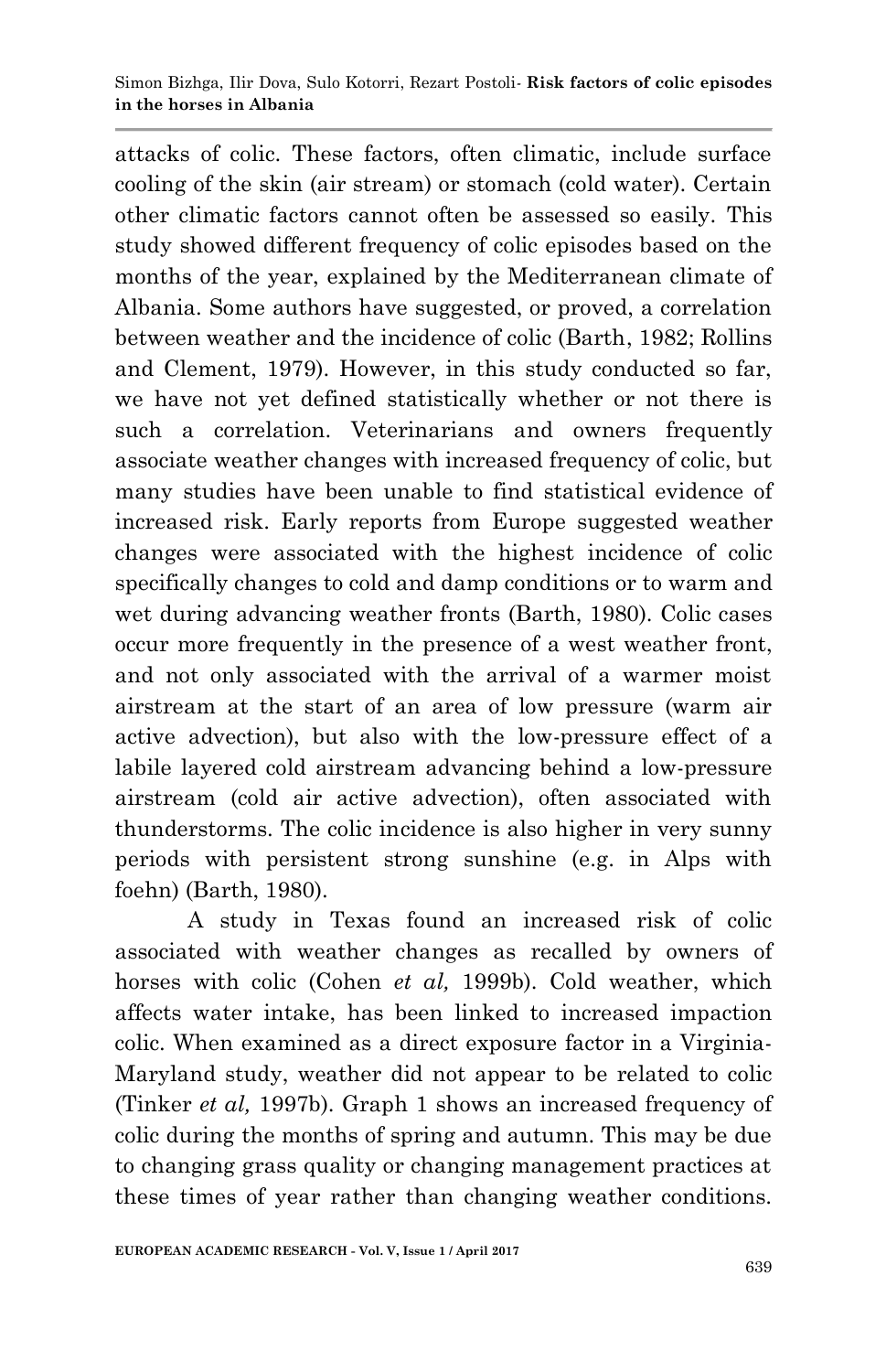The calculation of a correlation coefficient using mean monthly temperature and mean monthly rainfall will be an attempt to give greater significance to temperature and rain during warm weather when grass is growing.

The cause of the instability of the autonomic nervous system is not yet clear. There are numerous causes of colic, though the causes, of most colic episodes are unknown. Table 2 presents some interesting potential factors related to the emergence of individual colic episodes in the spasmodic/idiopathic category. The association of these factors with the occurrence of colic episodes is circumstantial only because it is impossible to prove a direct causal relationship. Nutritional causes and lack of anthelmintic control programs are important risk factors for development of colic.

 It is impossible to determine the number of colic episodes in our study that were related to parasites. Parasites (acarida, tapeworms, strongest) are associated with an increased colic risk of colic by in several studies (Uhlinger, 1992; Proudman and Holdstock, 2000). Parasites have been shown to cause colic, and parasite control programmers have reduced its incidence, specifically implicating small strongly infection as a cause (Uhlinger, 1990). Small strongly migration can cause inflammation, and it has been speculated that it might cause alterations in motility. Large strongest cause alterations in the cranial mesenteric vasculature, and can cause thromboembolic colic (White, 1981). Tapeworm infection has been associated with caeca and ileocecal problems, and has been shown to be a risk factor (Proudman and Edwards, 1993). The association of parasitic forms may be even higher because it is not a common practice the use of anthelminthic drugs by horse owners in Tirana. No regular parasitic control programs were used on all farms, and there was no documented diagnostic analysis of parasites in horses, nor in random fecal samples.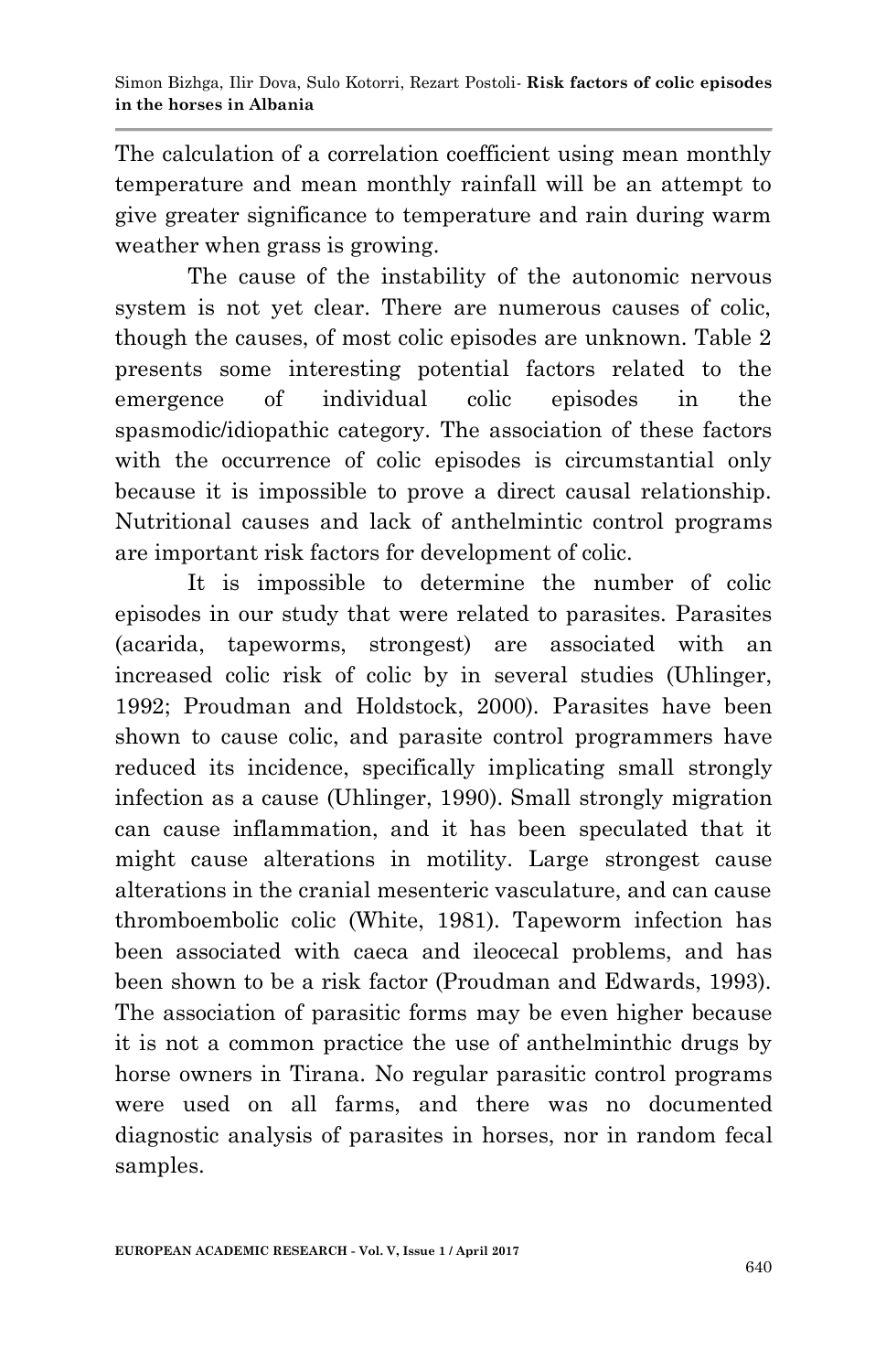Further precipitating factors are qualitative and quantitative dietary errors (e.g. sudden change of food, inadequate fiber intake) and husbandry faults (overexertion; irregular work). Types of grass and hay and poor-quality roughage are suspected causes. Gradual change of diet to new types or amounts of food has long been recommended and is supported by some findings (Murray,1997). Little information is available about specific types of food or the measurement of specific nutrients in the food, such as minerals or fiber that cause colic. Apart from certain anatomical features of the equine gastrointestinal tract, food composition and the texture of the intestinal contents are critical factors in the development of certain types of colic. Easily fermentable material (fresh clover, poor quality fodder, maize) can, when these foodstuffs accumulate, cause increased gas production and gastric or intestinal tympani. Much rapidly fermenting feed in the stomach, retained due to spastic closure of the pylorus, can cause acute gastric dilatation*.* Large volumes of poor quality roughage can lead to impaction.

The unusual plant material reported to have been eaten most often was apples (associated with animals grazing in, or adjacent to, orchards in the autumn). The passage of readily available carbohydrate into the caecum and large colon would disrupt the normal microbial physiology of this section of intestine (Argenzio, 1979). The change in management most commonly associated with spasmodic/idiopathic colic was turnout onto lush pasture in the spring.

When examining risks in the normal population, where idiopathic colic is most common, there appears to no increased risk for sex. This study showed no significant difference between sexes for occurrence of colic (t-Test), and this is also supported by other studies (Sembert, 1975; Cohen, 1997; Kaneene *et al,* 1997). Arabian horses are reported to be at higher risk than other breeds, and horses aged 2-10 years have a higher risk of colic than young horses (foals, weanlings and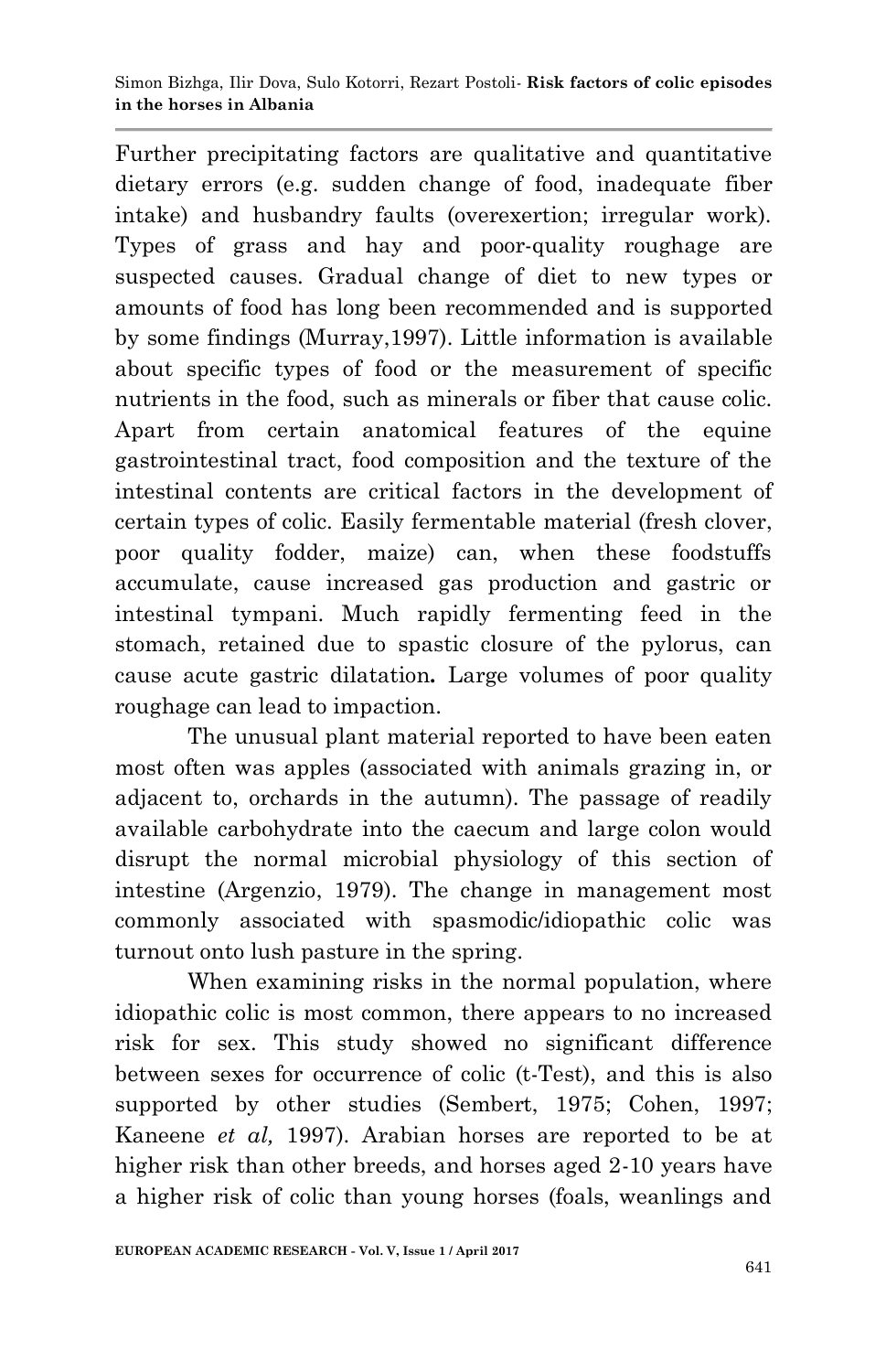yearlings) or those over 10 years of age (Cohen *et al,* 1995; Reeves *et al,* 1989; Tinker *et al,* 1997).

 In our study, horses between 2 and 10 years of age had the highest risk of the disease (Chi-square test). Tinker *et al,* 1997 and Traub and Kopral 2001 reported that horses younger than 2 years have the lowest risk of colic. In the study of Kaneene *et al*, 1997 the risk of colic correlated with an increase in age. Change of diet, increased exposure to parasites, and decreased colon activity are factors that contribute to the occurrence of colic in adult horses (Cohen *et al,* 1999b; Seitzinger *et al*, 2000). In this study, it was difficult to interpret why horses in the 2- to 10-year-old age group should suffer more from spasmodic/idiopathic colic episodes than horses in other age groups. The fact that horses in this age group face the greatest physical activity demands, and that they are subjected to more frequent changes of ownership, may be considered important reasons for the interpretation of this result. The age distribution of animals classified as surgical colic is interesting. Although the number of such colic episodes is small 3 (4.2%), 100% of them were recorded in animals older than 10 years. This is statistically different when compared with another age group (Chi-square test). We have not been able to define the type of colic in the surgical category of colic. However, the limited number of colic cases indicates to interpret the results with caution. These cases are referred by veterinarians included in the study and none of them has implemented necropsy examination to determine the exact cause of death and side where the pathological lesions happened.

### **CONCLUSIONS**

We identified several risk factors for spasmodic/idiopathic colic. Other associated factors are the subject of further research. Most risk factors (feeding practices, parasitism, and management) require more investigations to better understand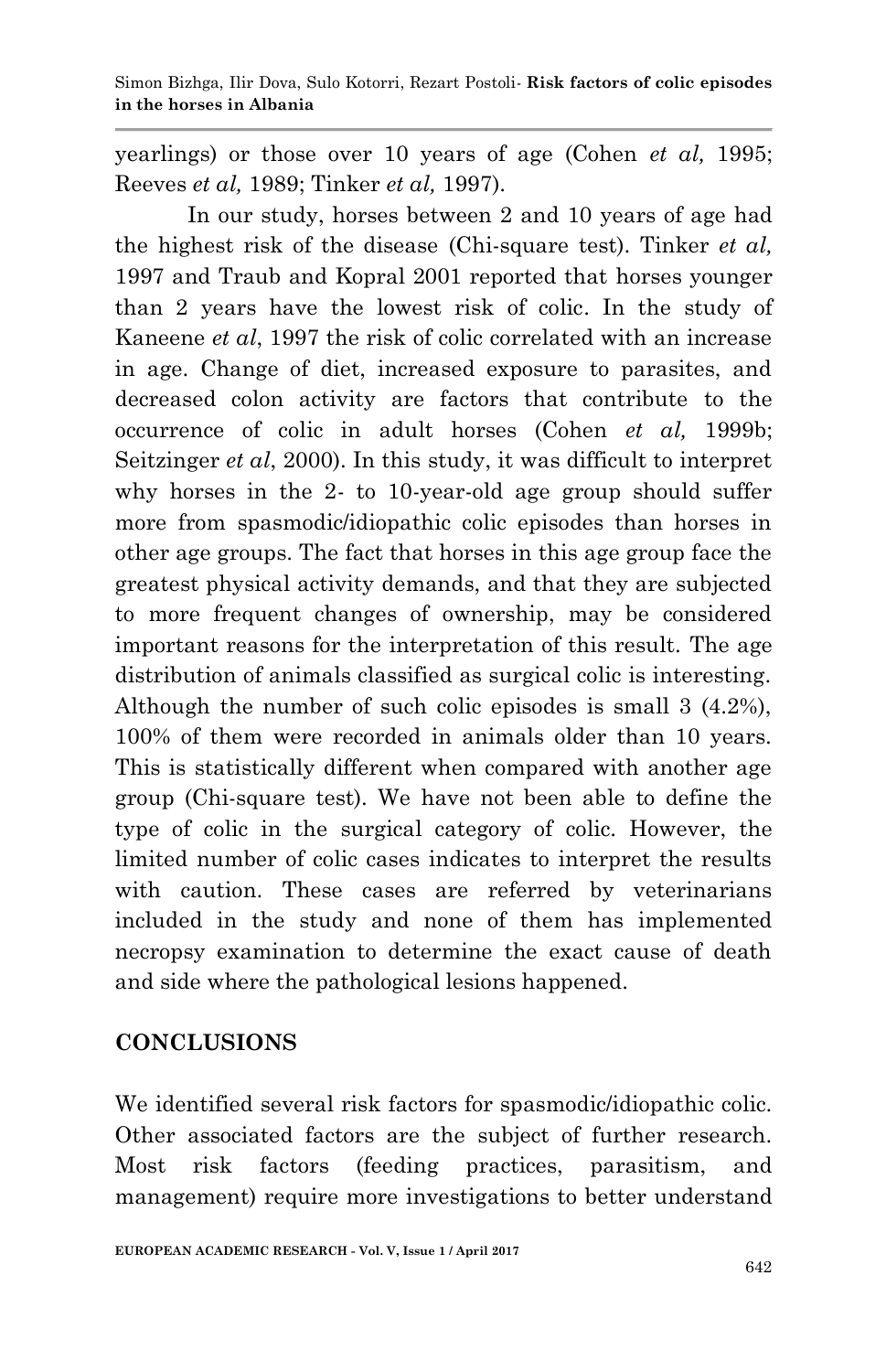their impact on this disease. Identification of risk factors for spasmodic/idiopathic colic may highlight high risk horses and may allow intervention strategies to be introduced to reduce the incidence of the disease. The information's provided by this study confirm that colic affects the health and welfare in the aging population of horses. We conclude that age 2-10 years increase the risk of colic in horses. We have also reported the 12-month frequency of colic and possible associated risk factors in a population of working horses in Albania. This study showed a seasonal component to certain types of colic. These patterns appeared to coincide with either times of managemental change or periods when horses are more likely to be intensively managed. Further studies are required to identify the determinants of the observed seasonality.

# **REFERENCES**

- 1. Agresti, A. 2012. Categorical Data Analysis (3rd eds.). Hoboken, New Jersey: John Wiley and Sons.
- 2. Argenzio, R.A. 1979. Functions of the equine large intestine and their interrelationship in disease. Cornell Vet 65: 303-330.
- 3. Barth, R. 1980. Statistical surveys on colic in horses, with special reference to the influence of meteorological factors among horses seen in a Munich practice. pp.185pp. ref.144
- 4. Barth, R. 1982. Influence of weather on the susceptibility of horses to colic. Tierarzrliche Praxis 10: 203-208.
- 5. Behr, M.J., Hackett, R.P., Bentinck-Smith, J. et al: Metabolic abhor- militias associated with rupture of the urinary bladder in neo- natal foals. J. Am. Vet Med Assoc 178:263, 1981.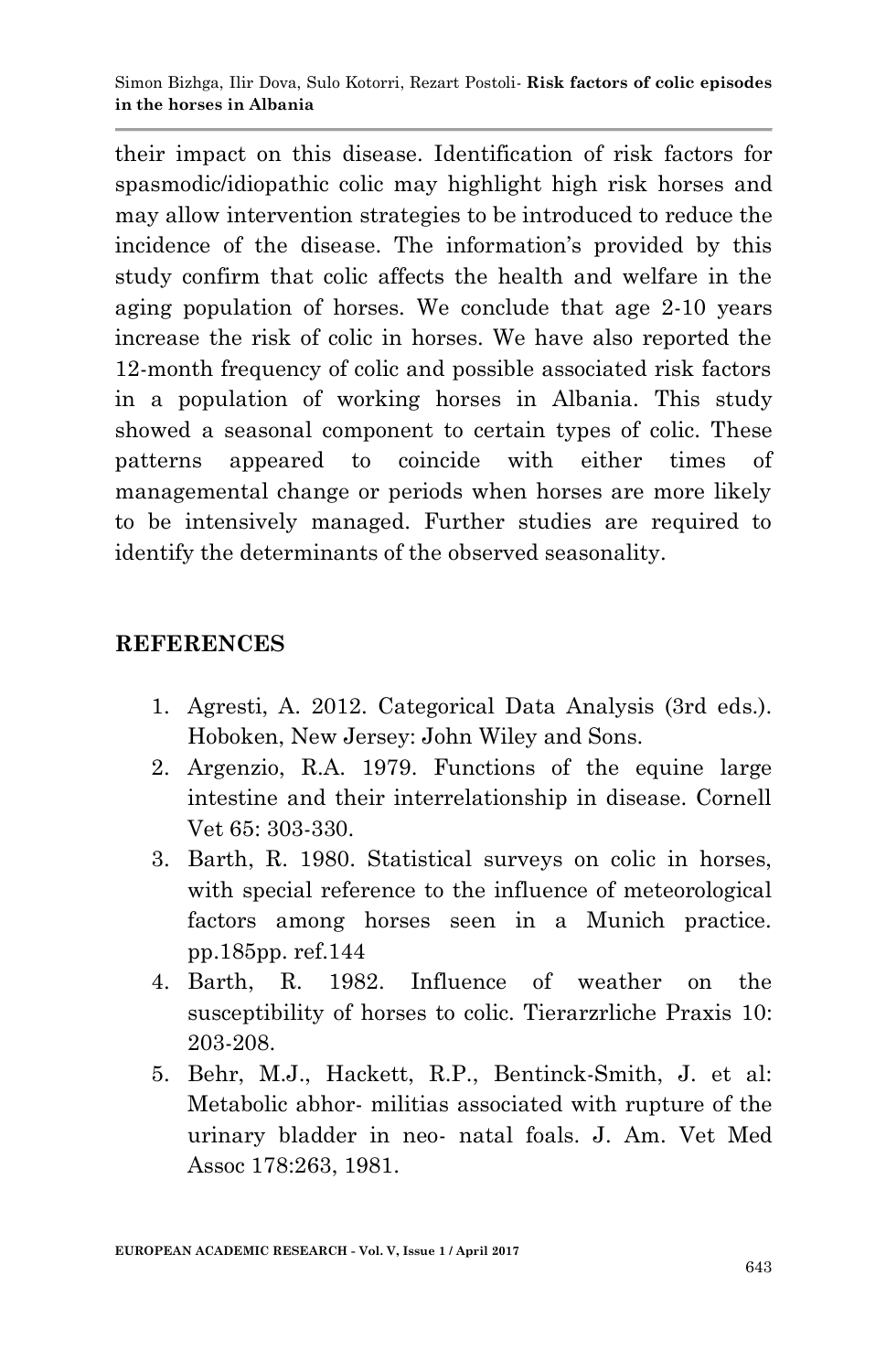- 6. Cohen, N.P. Epidemiology of colic 1997. Vet Clin North Am Equine. Pract 13: 191-201.
- 7. Cohen, N.D., Gibbs P.G. and Woods, A.M. 1999b. Dietary and other management factors associated with colic in horses. J Am Vet Med Assoc 215: 53-60.
- 8. Texas Equine Colic Study Group. J Am Vet Med Assoc. 206: 667-73.
- 9. Dabareiner, D. M. and White, N. A. 1995. Large colon impaction in horses: 147 cases 1985-1991. Am Vet Med Assoc 206: 679-85.
- 10. Dhand, N. K. and Khatkar, M. S. 2014. Statulator: An online calculator that conducts statistical analyses and interprets the results. Retrieved 11 October 2016
- 11. Dietz, O., Wiesner, F.(ed.) Diseases of the horse. New York, 1984, Karger.
- 12. Foreman, J.H., Weidner, J.P., Parry, B.A, et al: Pleural effusion secondary to thoracic metastatic mammary adenocarcinoma in a mare. J Am Vet Med Assoc 197:1193, 1990.
- 13. Gratzl, E. 1952: Zur Therapie der Koliken des Pherdes. Tierärztl. Umschau. 7: 303-310
- 14. Kaneene J.B., Miller R.A. and Ross W.A. 1997. Risk factors for colic in Michigan equine population. Prev Vet Med 30: 23-36.
- 15. Kaneene, J.B., Ross, W.A. and Miller, R. 1997. The Michigan equine monitoring system. II. Frequencies and impact of selected health problems. Prev Vet Med 29: 277-292.
- 16. Latimer, K.S., Mahaffey, E.A. Prasse, K.W. Duncan and Prasse's veterinary laboratory medicine. (ed.)4, Philadelphia, 2003, Wiley-Blackwell.
- 17. Murray, M. J. 1997. The gastrointestinal system. In: Robinson NE, (eds.) Current Therapy in Equine Medicine. Philadelphia. Saunders Company. 174-182.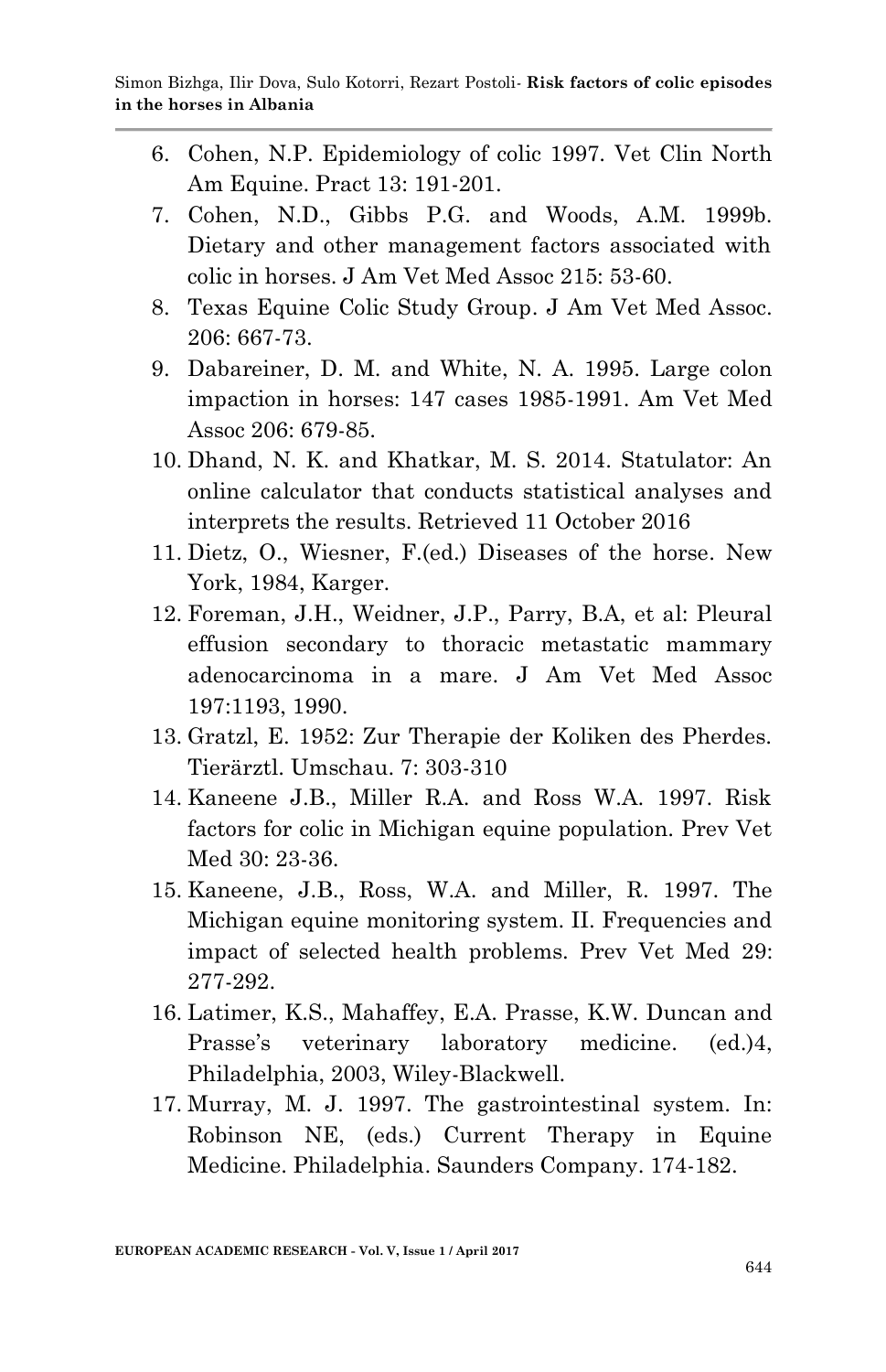- 18. Nelson, A.W. Analysis of equine peritoneal fluid. Vet Clin North Am Large Anim Pract 1:267-269.
- 19. Proudman, C. J. and Edwards, G. B. 1993. Are tapeworms associated with equine colic? A case-control study. Equine Vet. 25: 224-6.
- 20. Proudman, C.J. and Holdstock N.B. 2000. Investigation of an outbreak of tapeworm- associated colic in a training yard. Equine. Vet. J. Suppl 37-41.
- 21. Reeves, M. J., Gay, J. M., Hilbert, B. J. and Morris, R. S. 1989. Association of age, sex and breed factors in acute equine colic: a retrospective study of 320 cases admitted to a veterinary teaching hospital in the USA. Prev Vet Med. 7: 149-60.
- 22. Robinson, N.E.(eds.) Current therapy in equine medicine. ed6. St. Louis, 2009, Saunders.
- 23. Rollins ,J. B. and Clement, T. H. 1979. Observations on the incidence of equine colic in a private practice. Equine Pract 1: 39-42.
- 24. Seitzinger, A.H., Traub-Dargatz, J.L. and Kane, A.J. 2000. A comparison of the economic costs of equine lameness, colic and EPM. Proc 9th Int Soc Vet Epidem Econ. 1048-1050.
- 25. Sembert, R. F. (1975). The acute abdomen in the horse, epidemiological considerations. J Am Coll Vet Surg 4:34- 39.
- 26. Tinker, M.K., White, N.A. Lessard, P. Thatcher, C.D. Pelzer ,K.D. Davis, B. and Carmel, D.K. 1997a. Prospective study of equine colic incidence and mortality. Equine Vet J 29: 448-453.
- 27. Tinker, M.K., White, N.A., Lessard, P. Thatcher, C.D. Pelzer, K.D. Davis, B. and Carmel, D.K. 1997b Prospective study of equine colic risk factors. Equine Vet J 29: 454-458.